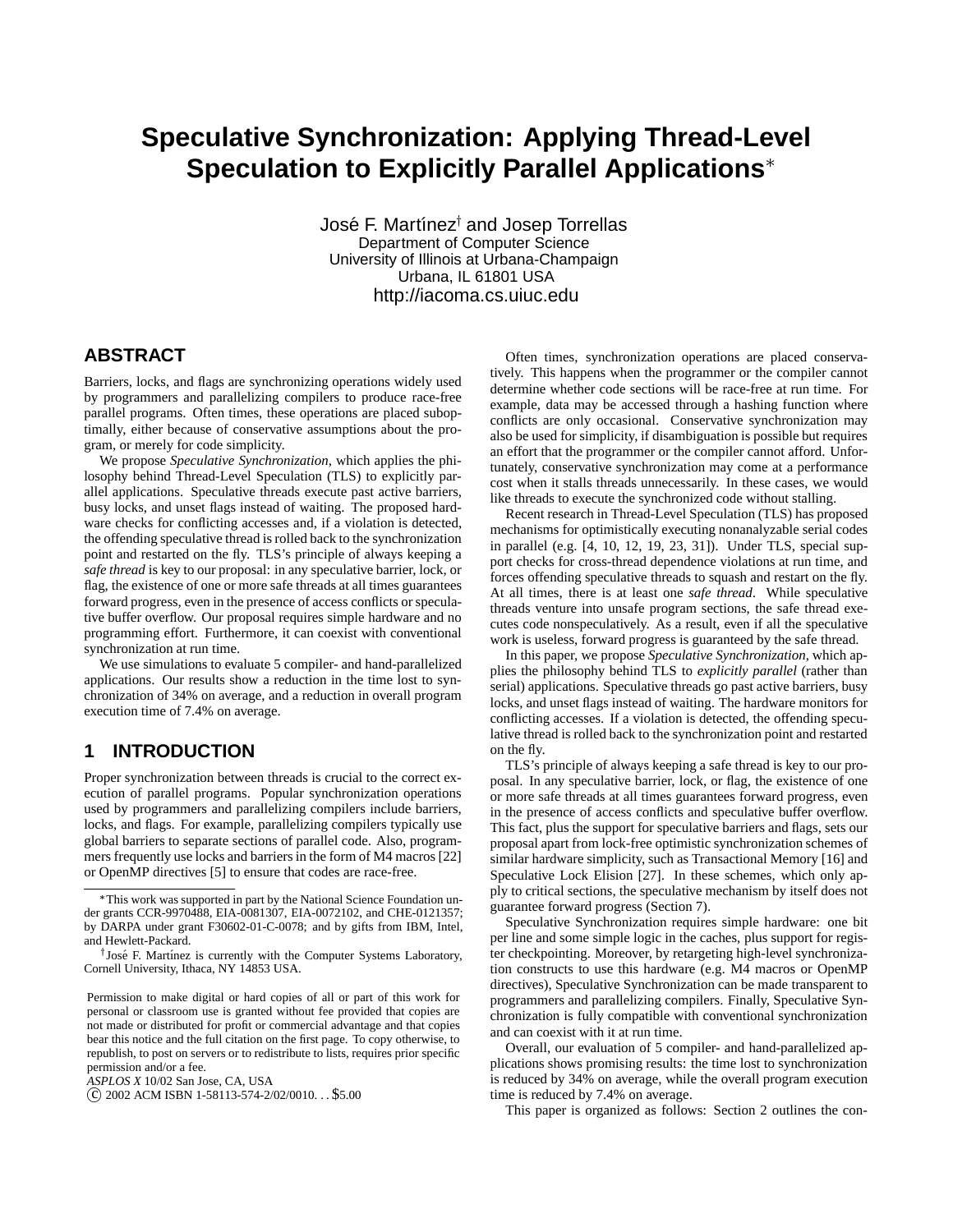cept of Speculative Synchronization; Section 3 describes its implementation and Section 4 its software interface; Section 5 presents the evaluation environment and Section 6 the evaluation itself; Section 7 compares our approach to two relevant lock-free optimistic synchronization schemes, and proposes Adaptive Speculative Synchronization; finally, Section 8 describes other related work.

# **2 CONCEPT**

# **2.1 Thread-Level Speculation**

TLS extracts speculative threads from serial code and submits them for execution in parallel with a safe thread. Speculative threads venture into unsafe program sections. The goal is to extract parallelism from the code.

TLS is aware of the order in which such program sections would run in a single-threaded execution. Consequently, threads are assigned epoch numbers, where the lowest one corresponds to the safe thread. As threads execute, the hardware checks for cross-thread dependence violations. For example, if a thread reads a variable and, later on, another thread with a lower epoch number writes it, a true dependence has been violated. In this case, the offending reader thread is squashed and restarted on the fly. In many TLS systems, name dependences never cause squashes.

Speculative threads keep their unsafe memory state in buffers; in many TLS proposals, processor caches fulfill this role. If a thread is squashed, its memory state is discarded. If, instead, all the thread's predecessors complete successfully, the thread becomes safe. Then, it can merge its memory state with that of the system.

When the memory state of a speculative thread is about to overflow its buffer, the thread simply stalls. It will either resume execution when all its predecessors complete successfully, or restart from the beginning if it gets squashed before then. However, the safe thread never gets squashed due to dependences or buffer overflow. Therefore, forward progress of the application is guaranteed.

# **2.2 Speculative Synchronization**

Speculative Sychronization applies TLS's concepts to *explicitly parallel* (rather than serial) codes. The goal is to enable extra concurrency in the presence of conservatively placed synchronization and, sometimes, even when data access conflicts between threads do exist. To attack the problem, we limit the scope of TLS's concepts in two ways. First, we do not support any ordering among *speculative* threads; instead, we use a single epoch number for all of them. Second, in addition to true dependences, we trigger a squash even when name dependences are violated across threads. These two limitations simplify the hardware substantially.

Under Speculative Sychronization, threads are allowed to speculatively execute past active barriers, busy locks, and unset flags. Under conventional synchronization, such threads would be waiting; now they are allowed to execute unsafe code. However, every lock, flag, and barrier has one or more *safe* threads: in a lock, the lock owner is safe; in a flag, the producer is safe; in a barrier, the lagging threads are safe. Safe threads cannot get squashed or stall due to speculation. Therefore, forward progress of the application is guaranteed.

A synchronized region is concurrently executed by safe and speculative threads, and the hardware checks for cross-thread dependence violations. As in TLS, as long as dependences are not violated, threads are allowed to proceed. Access conflicts between safe and speculative threads are not violations if they happen *in order*, i.e. the access from the safe thread happens before the access from the speculative one. Any *out-of-order* conflict between a safe and a speculative thread causes the squashing of the speculative thread and its rollback to the synchronization point. No ordering exists among speculative threads; thus, if two speculative threads issue conflicting accesses, one of them is squashed and rolled back to the synchronization point. Overall, since safe threads can make progress regardless of the success of speculative threads, performance in the worst case is still in the order of conventional synchronization.

Speculative threads keep their memory state in caches until they become safe. When a speculative thread becomes safe, it *commits* (i.e., makes visible) its memory state to the system. The circumstances under which a speculative thread becomes safe differ between locks, flags, and barriers; we explain this next. Finally, if the cache of a speculative thread is about to overflow, the thread stalls and waits to becomes safe.

In the following, we limit our discussion to deadlock-free parallel codes; codes that can deadlock at run time are out of our scope. Furthermore, without loss of generality, we assume a release consistency model. Adapting to stricter models is trivial. Moreover, Speculative Sychronization remains equally relevant in these models because barriers, locks, and flags are widely used in all cases.

### **2.3 Speculative Locks**

Among the threads competing for a speculative lock, there is always one safe thread—the lock owner. All other contenders venture into the critical section speculatively. Figure 1*(a)* shows an example of a speculative lock with five threads. Thread <sup>A</sup> found the lock free and acquired it, becoming the owner. Thread <sup>A</sup> is, therefore, safe. Threads  $B, C$ , and  $E$  found the lock busy and proceeded into the critical section speculatively. Thread  $D$  has not yet reached the acquire point and is safe.

The existence of a lock owner has implications. The final outcome has to be consistent with that of a conventional lock in which the lock owner executes the critical section atomically *before* any of the speculative threads. (In a conventional lock, the speculative threads would be waiting at the acquire point.) On the one hand, this implies that it is correct for speculative threads to consume values produced by the lock owner. On the other hand, speculative threads cannot commit while the owner is in the critical section. In the figure, threads  $B$  and  $E$  have completed the critical section and are executing code past the release point,<sup>1</sup> and C is still inside the critical section. All three threads remain speculative as long as <sup>A</sup> owns the lock.



Figure 1: Example of a speculative lock *(a)* and barrier *(b)*. Dashed and solid circles denote speculative and safe threads, respectively.

Eventually, the lock owner (thread  $A$ ) completes the critical section and releases the lock. At this point, the speculative threads that have also completed the critical section (threads  $B$  and  $E$ ) can immediately become safe and commit their speculative memory state.

<sup>&</sup>lt;sup>1</sup>The fact that  $B$  and  $E$  have completed the critical section is remembered by the hardware. We describe the implementation in detail later.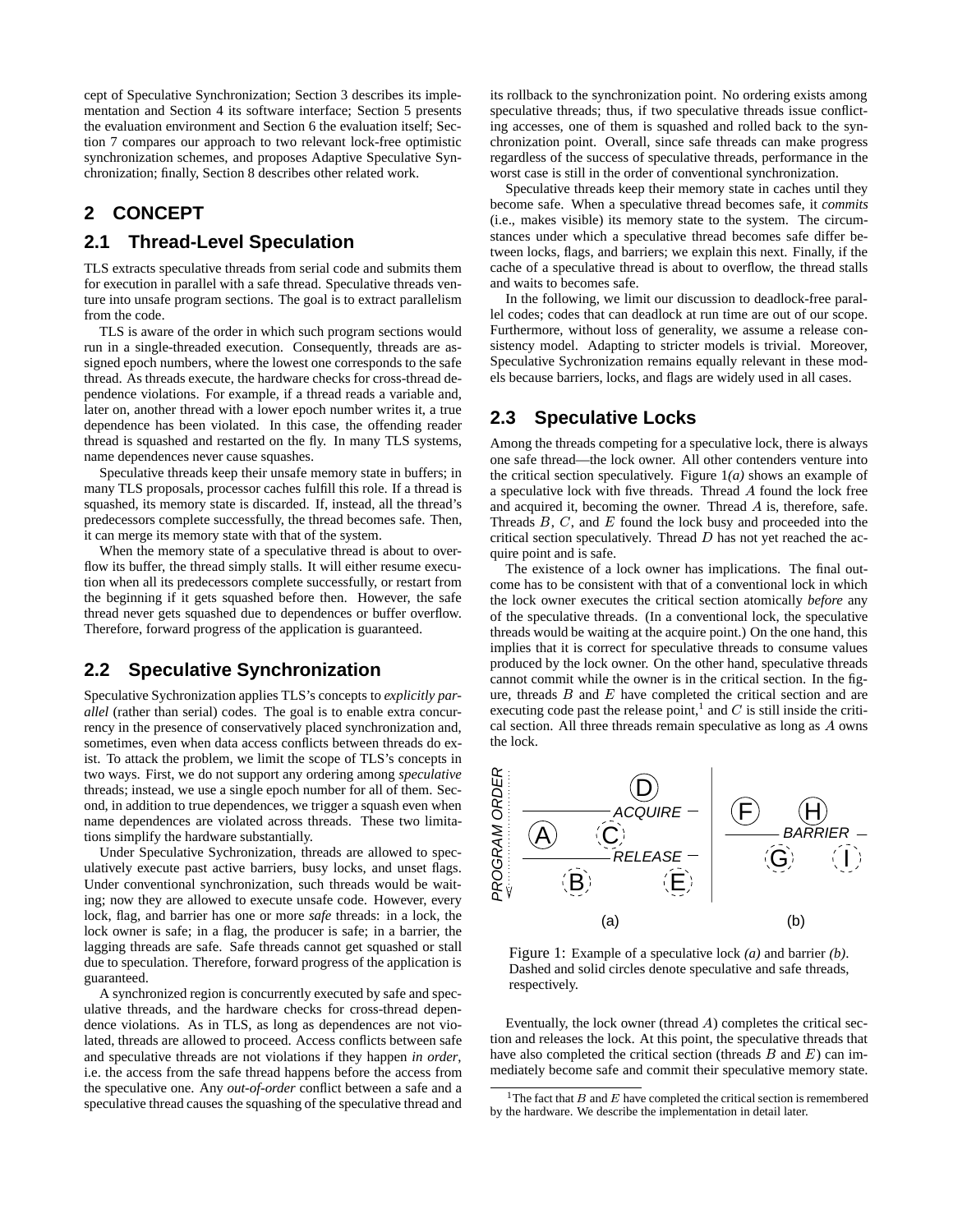They do so *without acquiring the lock*. This is race-free because these threads have completely executed the critical section and did not have conflicts with the owner or other threads. On the other hand, the speculative threads still inside the critical section (only thread <sup>C</sup> in our case) compete for ownership of the lock. One of them acquires the lock, also becoming safe and committing its speculative memory state. The losers remain speculative.

The action after the release is semantically equivalent to the following scenario under a conventional lock: after the release by the owner, all the speculative threads past the release point, one by one in some nondeterministic order, execute the critical section atomically; then, one of the threads competing for the lock acquires ownership and enters the critical section. In Figure 1*(a)*, this corresponds to a conventional lock whose critical section is traversed in  $(A, B, E, C)$  or  $(A, E, B, C)$  order.

# **2.4 Speculative Flags and Barriers**

Flags and barriers are one-to-many and many-to-many synchronization operations, respectively. Flags are variables produced by one thread and consumed by others. Under conventional synchronization, consumers test the flag and proceed through only when it reflects permission from the producer. Under Speculative Synchronization, a flag whose value would normally stall consumer threads, instead allows them to proceed speculatively. Such threads remain speculative until the right flag value is produced, at which point they all become safe and commit their state. Forward progress is guaranteed by the producer thread remaining safe throughout.

Conceptually, barriers are equivalent to flags where the producer is the last thread to arrive. Under Speculative Synchronization, threads arriving to a barrier become speculative and continue (threads  $G$  and  $I$  in Figure  $1(b)$ ). Threads moving toward the barrier remain safe (threads  $F$  and  $H$ ) and, therefore, guarantee forward progress. When the last thread reaches the barrier, all speculative threads become safe and commit their state.

#### **3 IMPLEMENTATION**

Speculative Synchronization is supported with simple hardware that we describe in this section. In the following, we start by describing the main hardware module. After that, we explain in detail how it works for single and multiple locks first, and then for flags and barriers.

### **3.1 Speculative Synchronization Unit**

The main module that we use to support Speculative Synchronization is the *Speculative Synchronization Unit (SSU)*. The SSU consists of some storage and some control logic that we add to the cache hierarchy of each processor in a shared memory multiprocessor. The SSU physically resides in the on-chip controller of the local cache hierarchy, typically L1+L2 (Figure 2). Its function is to offload from the processor the operations on one synchronization variable, so that the processor can move ahead and execute code speculatively.

The SSU provides space for one extra cache line at the L1 level, which holds the synchronization variable under speculation. This extra cache line is accessible by local and remote requests. However, only the SSU can allocate it. The local cache hierarchy (L1+L2 in Figure 2) is used as the buffer for speculative data. To distinguish data accessed speculatively from the rest, the SSU keeps one *Speculative* bit per line in the local cache hierarchy. The Speculative bit for a line is set when the line is read or written speculatively. Lines whose Speculative bit is set cannot be displaced beyond the local cache hierarchy.

The SSU also has two state bits called *Acquire* and *Release*. The



Figure 2: The shaded areas show the Speculative Synchronization Unit (SSU) in a two-level cache hierarchy. The SSU consists of a Speculative (S) bit in each conventional line in the caches, an Acquire (A) and a Release (R) bit, an extra cache line, and some logic.

Acquire and Release bits are set if the SSU has a pending acquire and release operation, respectively, on the synchronization variable. Speculative, Acquire, and Release bits may only be set if the SSU is active, i.e. it is handling a synchronization variable. When the SSU is idle, all these bits remain at zero.

Overall, we can see that the SSU storage requirements are modest. For a 32KB L1 cache and a 1MB L2 cache with 64B lines, the SSU needs about 2KB of storage.

### **3.2 Supporting Speculative Locks**

To describe how the SSU works for locks, we examine lock request, lock acquire, lock release, access conflict, cache overflow, and *exposed SSU* operation.

#### **3.2.1 Lock Request**

While we can use different primitives to implement a lock acquire operation, without loss of generality, in this paper we use Test&Test&Set (T&T&S). Figure 3 shows a T&T&S loop on lock *loc1*. In the example and in the rest of the paper, a zero value means that the lock is free.

| L:ld \$1,loc1<br>$bnz$ $$1,L$<br>$t$ &s $$1,$ loc $1$ | ; s1<br>; s2<br>; s3 |  |
|-------------------------------------------------------|----------------------|--|
| $bnz$ \$1, $L$                                        | ; s4                 |  |

Figure 3: Example of Test&Test&Set operation.

When a processor reaches an acquire, it invokes a library procedure (Section 4) that issues a request to the SSU with the address of the lock. At this point, SSU and processor proceed independently as follows:

#### **SSU Side**

The SSU sets its Acquire and Release bits, fetches the lock variable into its extra cache line, and initiates a T&T&S loop on it to obtain lock ownership (Figure 3). If the lock is busy, the SSU keeps spinning locally on it until the lock is updated externally and a coherence message is received. (In practice, the SSU need not actually "spin"—since it sits in the cache controller, it can simply wait for the coherence message before retrying.)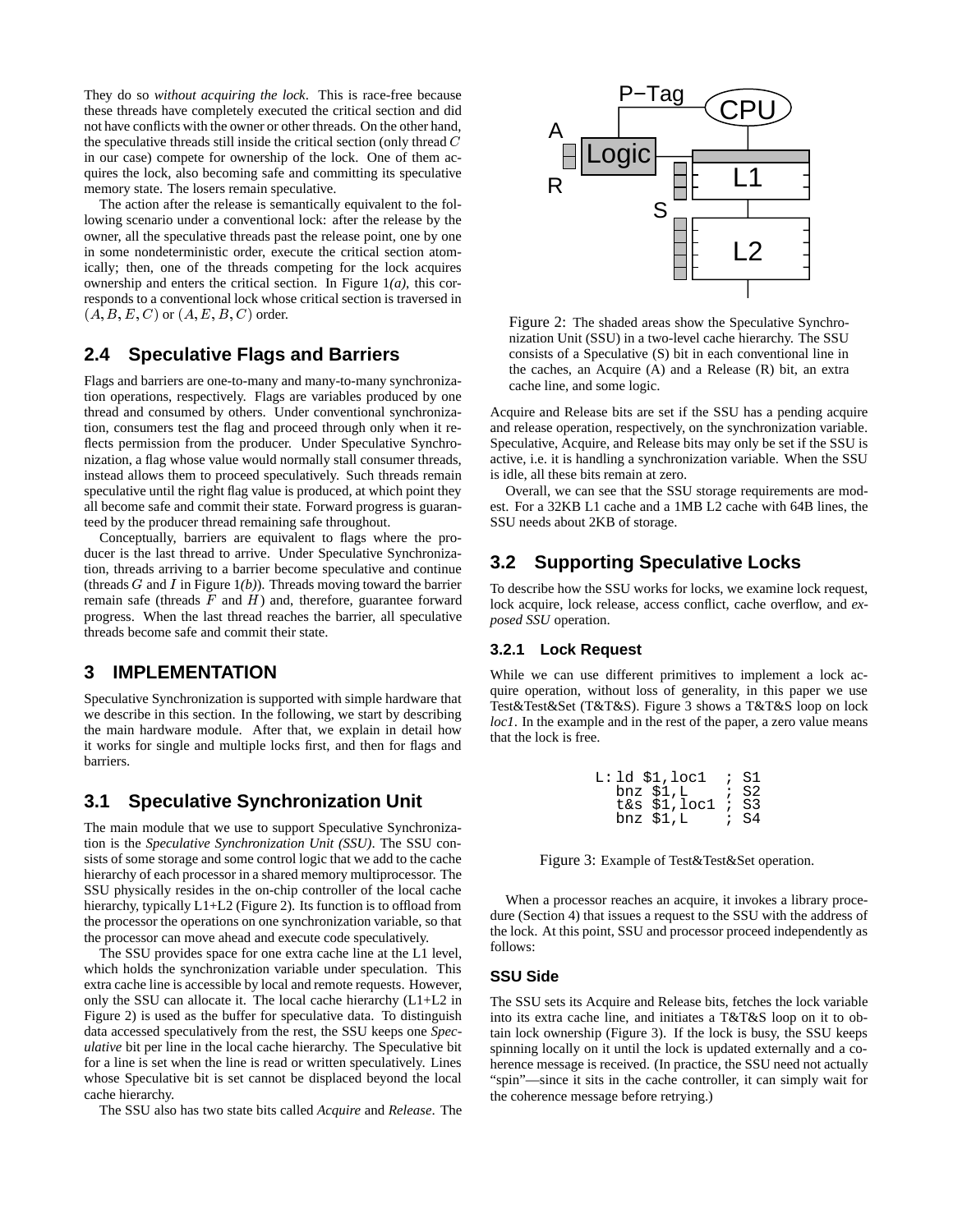### **Processor Side**

As in TLS, in order to allow quick rollback of squashed threads, we need to checkpoint the architectural register state at the beginning of the speculative section. We envision this to be done with a checkpoint mark or instruction that backs up the architectural register map  $[35]$ , or the actual architectural register values.<sup>2</sup> The checkpoint instruction is included in the library procedure for acquire (Section 4), right after the request to the SSU. No flushing of the pipeline is needed.

The processor continues execution into the critical section. Memory system accesses by the processor after the acquire in program order are deemed speculative by the SSU for as long as the Acquire bit is set. The SSU must be able to distinguish these accesses from those that precede the acquire in program order. One conservative method to ensure this is to insert a memory fence prior to performing the checkpoint. Unfortunately, such an approach, while correct, would have too high a performance cost.

Instead, we use processor hints similar to the way ASI address tags extend memory addresses issued by SPARC processors [33]. In our case, we only need a single bit, which we call the *Processor Tag*, or *P-Tag* bit. The P-Tag bit is issued by the processor along with every memory address, and is fed into the SSU (Figure 2). Our checkpointing instruction is enhanced to also reverse the P-Tag bit of all memory operations that follow it in *program* order. This way, the processor can immediately proceed to the critical section and the SSU can still determine which memory accesses are before and which are after the checkpoint in program order. The SSU then sets the Speculative bit only for lines whose accesses have been tagged appropriately by the P-Tag bit. Note that this mechanism does not impose any restriction in the order in which the processor issues accesses to memory.

With this support, cache lines accessed speculatively are marked without affecting performance. Note that when a thread performs a first speculative access to a line that is dirty in any cache, including its own, the coherence protocol must write back the line to memory. This is necessary to keep a safe copy of the line in main memory. It also enables the conventional Dirty bit in the caches to be used in combination with the Speculative bit to mark cache lines that have been speculatively written.

At any time, if the thread is squashed (Section 3.2.4), the processor completes any nonspeculative work, flushes the pipeline, flashinvalidates all dirty cache lines with the Speculative bit set, flashclears all Speculative bits, and restores the checkpointed register state. To perform the flash-invalidate and flash-clear operations, we need special hardware that does each of them in at most a few cycles. More details are given in Section 3.2.4.

#### **3.2.2 Lock Acquire**

The SSU keeps "spinning" on the lock variable until it reads a zero. At this point, it attempts a T&S operation (statement *S3* in Figure 3). If the operation fails, the SSU goes back to the spin-test. However, if the T&S succeeds, the local processor becomes the lock owner. This is the case for thread  $C$  in the example of Section 2.3 after thread  $A$ releases the lock. In this case, the SSU completes action: it resets the Acquire bit and flash-clears all Speculative bits, effectively turning the thread safe and committing all cached values. At this point, the SSU becomes idle. Other SSUs trying to acquire the lock will read that the lock is owned.

There is one exception to this mechanism when, at the time the lock is freed by the owner, the speculative thread has already completed its critical section. We address this case next.

#### **3.2.3 Lock Release**

The processor executes a release store to the synchronization variable when all the memory operations inside the critical section have completed.<sup>3</sup> Under Speculative Synchronization, if the lock has already been acquired by the SSU and, therefore, the SSU is idle, the release store completes normally. If, instead, the SSU is still trying to acquire ownership for that lock, the SSU intercepts the release store and takes notice by clearing its Release bit. This enables the SSU to remember that the critical section has been fully executed by the speculative thread. We call this event *Release While Speculative*. Then, the SSU keeps spinning for ownership because the Acquire bit is still set. Note that the execution of the speculative thread is not disrupted.

In general, when the SSU reads that the lock has been freed externally, before attempting the T&S operation, it checks the Release bit. If the Release bit is still set, the SSU issues the T&S operation to compete for the lock, as described in Section 3.2.2. If, instead, the bit is clear, the SSU knows that the local thread has gone through a Release While Speculative operation and, therefore, has completed all memory operations prior to the release. As a result, the SSU can aggressively *pretend* that ownership is acquired and released instantly. Therefore, the Acquire bit is cleared, all the Speculative bits are flash-cleared, and the SSU becomes idle. In this case, the thread has become safe without ever performing the T&S operation. This is the action taken by threads  $B$  and  $E$  in the example of Section 2.3 after thread <sup>A</sup> releases the lock.

As indicated in Section 2.3, this optimization is race-free since: (1) the Release bit in the speculative thread is cleared only after *all* memory operations in the critical section have completed without conflict, and (2) a free lock value indicates that the previous lock owner has completed the critical section as well. If, at the time the speculative thread is about to become safe, an incoming invalidation is in flight from a third processor for a line marked speculative, two things can happen: If the invalidation arrives before the speculative thread has committed, the thread is squashed. This is suboptimal, but correct. Alternatively, if the thread has already committed, the invalidation is serviced conventionally.

#### **3.2.4 Access Conflict**

The underlying cache coherence protocol naturally detects access conflicts. Such conflicts manifest in a thread receiving an external invalidation to a cached line, or an external read to a dirty cached line.

If such external messages are received by lines not marked Speculative, they are serviced normally. In particular, messages to the lock owner or to any other safe thread never result in squashes, since none of their cache lines is marked Speculative. Note that the originator thread of such a message could be speculative; in this case, by normally servicing the request, we are effectively supporting *in-order* conflicts from a safe to a speculative thread without squashing.

On the other hand, if a speculative thread receives an external message for a line marked Speculative, the conflict is resolved by squashing the receiving thread. The originator thread may be safe or speculative. If the former, an *out-of-order* conflict has taken place, and thus the squash is warranted.<sup>4</sup> If the latter, we squash the receiving thread, since our proposal does not define an order between speculative threads. In any case, the originator is never squashed.

Once triggered, the squash mechanism proceeds as follows: The SSU flash-invalidates all dirty cache lines with the Speculative bit

 ${}^{2}$ Backing up architectural register values could be done in a handful of cycles and would free up potentially valuable renaming registers.

<sup>&</sup>lt;sup>3</sup>Of course, by this time, under both conventional and Speculative Synchronization, the processor may have executed code past the release point.

<sup>&</sup>lt;sup>4</sup>More sophisticated hardware could disambiguate out-of-order name dependences, and potentially avoid the squash. As indicated in Section 2.2, we choose not to support it for simplicity.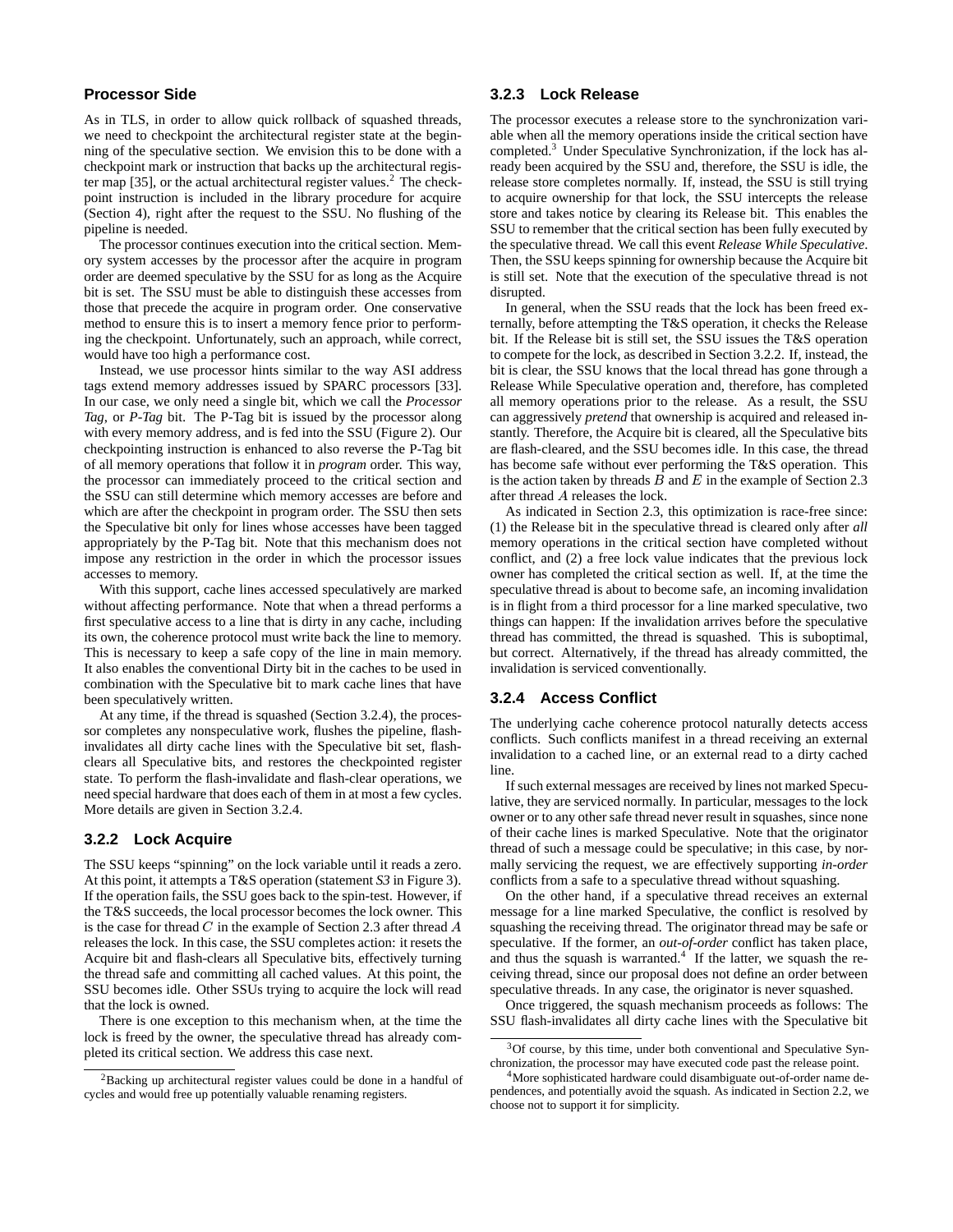set, flash-clears all Speculative bits and, if the speculative thread had past the release point, it sets the Release bit again. In addition, the SSU forces the processor to restore its checkpointed register state. In this way, the thread quickly rolls back to the acquire point. The flash invalidation is simply a flash clear of the Valid bit, qualified with the Speculative and Dirty bits (NAND gating). Finally, note that we do not invalidate cache lines that have been speculatively read but not modified, since they are coherent with main memory.

If the squash was triggered by an external read to a dirty speculative line in the cache, the node replies without supplying any data. The coherence protocol then regards the state for that cache line as stale, and supplies a clean copy from memory to the requester. This is similar to the case in conventional MESI protocols where a node is queried by the directory for a clean line in state Exclusive that was silently displaced from the cache.

#### **3.2.5 Cache Overflow**

Cache lines whose Speculative bit is set cannot be displaced beyond the local cache hierarchy, because they record past speculative accesses. Moreover, if their Dirty bit is also set, their data is unsafe. If a replacement becomes necessary at the outermost level of the local cache hierarchy, the cache controller tries to select a cache line not marked speculative. If no evictable candidate is found, the node stalls until the thread is granted ownership of the lock or it is squashed. Stalling does not jeopardize forward progress, since there always exists a lock owner. The lock owner will eventually release the lock, and the node whose SSU then gains ownership (and any speculative thread that had gone through a Release While Speculative operation on that lock) will be able to handle cache conflicts without stalling. Safe threads do not have lines marked speculative and, therefore, replace cache lines on misses as usual.

#### **3.2.6 Exposed SSU**

At times it may be best not to allow threads to speculate beyond a certain point. This can happen, for example, if a certain access is known to be irreversible (e.g. I/O) or to cause conflicts. In this case, the programmer or parallelizing compiler can force the speculative thread to *spin-wait* on the SSU state until it becomes idle (Section 4). Thus, the thread will wait until it either becomes safe or gets squashed. Naturally, if the SSU is already idle, no spinning will take place. We call this action *exposing the SSU* to the local thread. In general, although we envision Speculative Synchronization to be transparent to the programmer and the compiler in practically all cases (Section 4), it is important to provide a mechanism for the software to have this capability.

# **3.3 Supporting Multiple Locks**

Speculative threads may meet a second acquire point. This can happen if there are nested locks or several consecutive critical sections. One approach for these two cases is to expose the SSU to the thread prior to attempting the second acquire. However, a more aggressive approach can avoid unnecessary stalls.

Upon receiving a lock acquire request from the processor (Section 3.2.1), the SSU checks its Acquire bit. If it is clear, the SSU is idle and can service the request as usual. If the SSU is busy, we first consider the more general case where the acquire request is for a lock variable different from the one currently being handled by the SSU. In this case, the SSU rejects the request, no checkpointing is done, and the speculative thread itself handles the second lock using ordinary T&T&S code. No additional support is required.

Handling the second lock using ordinary T&T&S code is correct because, since the thread is speculative, accesses to that lock variable are also considered speculative. Upon the thread reading the value of the lock, the line is marked speculative in the cache. If the lock is busy, the thread spins on it locally. If it is free, the thread takes it and proceeds to the critical section; however, the modification to the lock is contained in the local cache hierarchy, since this is a speculative access. The lock is treated as any other speculative data.

There are two possible final outcomes to this situation. On the one hand, the thread could get squashed. This will occur if there is a conflict with another thread on any cached line marked speculative, including the one that contains the second lock variable itself. In this case, the squash procedure will roll back the thread to the acquire of the first lock (the one handled by the SSU). As usual, all updates to speculative data will be discarded. This includes any speculative update to the second lock variable.

On the other hand, the SSU may complete action on the first lock and render the thread safe. As always, this commits all speculatively accessed data—including the second lock itself. If the thread was originally spinning on this second lock, it will continue to do so safely. Otherwise, any action taken speculatively by the thread on the second lock (acquire and possibly release) will now commit to the rest of the system. This is correct because, if any other thread had tried to manipulate the second lock, it would have triggered a squash.

Finally, there is a special case when the second acquire is to the same lock variable as the one already being handled by the SSU. In this case, the SSU holds the request until the thread becomes safe, or until it completes execution of the first critical section (and the SSU clears the Release bit), whichever is first. If the former, the SSU completes action as usual and then accepts the new acquire request. If the latter (case of Release While Speculative in Section 3.2.3), the SSU simply sets again the Release bit and accepts the acquire request. This way, the SSU effectively merges the two critical sections into a single one. In this case, a second checkpoint is not performed. When the thread eventually commits, it will do so for both critical sections at once. On the other hand, if the thread gets squashed, it will roll back to the first (checkpointed) acquire.

# **3.4 Speculative Flags and Barriers**

To implement speculative flags, we leverage the Release While Speculative support in speculative locks (Section 3.2.3). Recall that, in such a scenario, the SSU of the speculative thread is left with the Release bit clear, and spinning until the lock is set by the owner to the free value. When the lock is set to the free value, the speculative thread becomes safe immediately, without the SSU ever performing T&S (since the Release bit is clear). This mechanism exactly matches the desired behavior of a thread that speculatively executes past an unset flag.

Consequently, on a speculative flag read, the SSU acts exactly as in the case of a speculative lock request, except that the Release bit is kept clear to allow Test but not T&S. The processor is allowed to go past the unset flag speculatively. Naturally, unlike in a speculative lock, in the event of a squash, the Release bit is not set back. We explain later in Section 4 that, as part of a speculative flag request, the thread supplies the "pass" value of the flag to the SSU.

It is possible that a thread speculating past a flag may try to access the same flag again. The SSU handles this situation by simply holding up such an access, until the speculative thread either becomes safe or gets squashed.

Barriers are often implemented using locks and flags as illustrated in Figure 4 [13]. Since the SSU can implement both speculative locks and flags, support for speculative barriers comes for free.

Under conventional synchronization, a thread arriving early to a barrier updates barrier counter *count* and waits spinning on statement *S2*. The counter update is in a critical section protected by lock *c*. Under Speculative Synchronization, it is inadvisable for a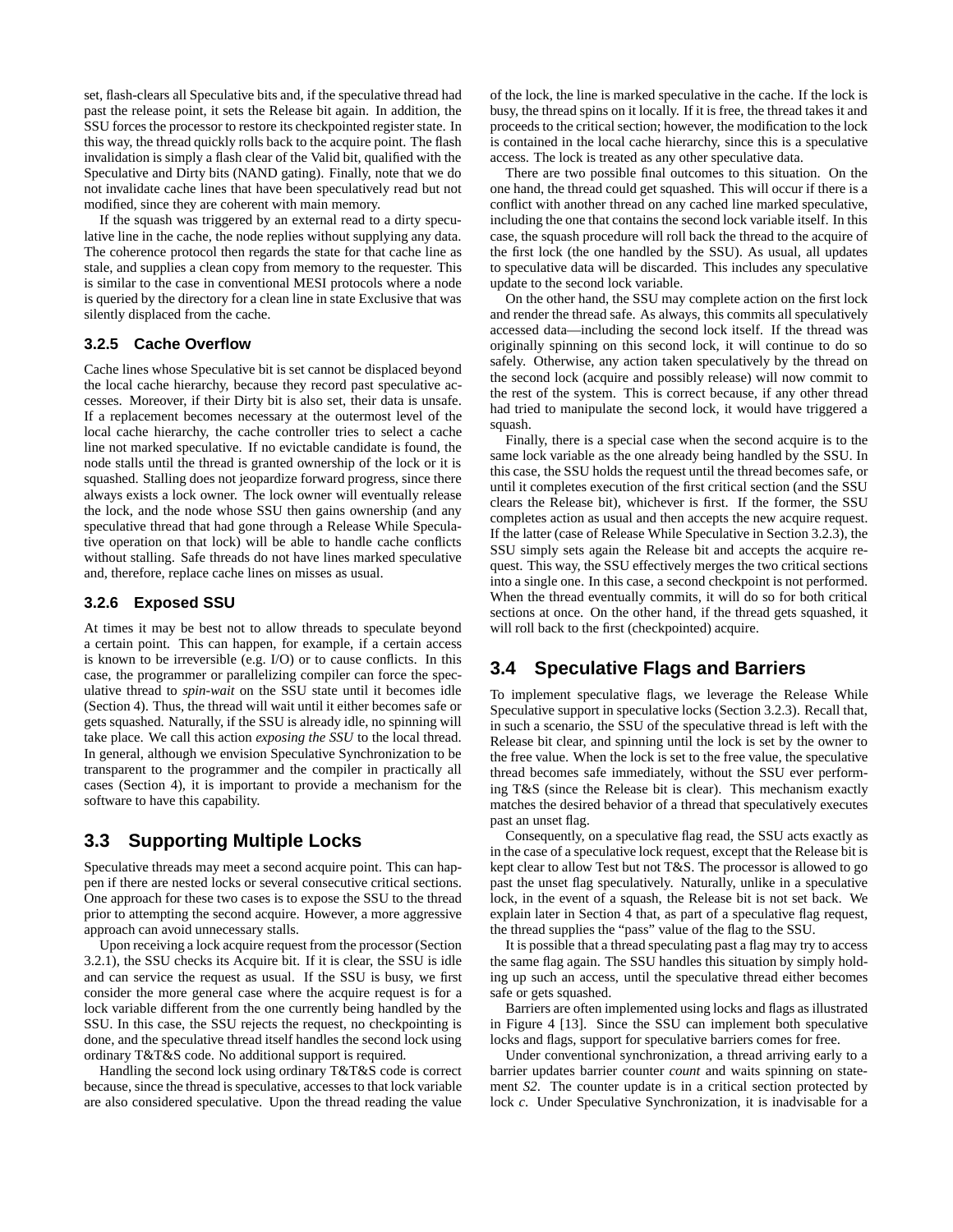```
lock(\overline{c});
count++; // increment count
  unlock(c);
}
else { // not last one
   unlock(c);
while(f != local_f); // spin (S2)
local_f = !local_f;}
if(count==total) { // last one
count = 0; // reset count
   f = local_f; // toggle (S1)
```
Figure 4: Example of bit-reversal barrier code.

thread to enter this critical section while its SSU is busy, since a second thread arriving at the barrier will surely cause conflicts on both the lock and the counter, forcing a rollback of the first thread if it is still speculative—all the way to the synchronization point handled by its SSU. Even if the thread arrives at the barrier in a safe state, the critical section is so small that it is preferable to reserve the SSU for the upcoming flag spin in statement *S2*. Consequently, threads execute this critical section conventionally and speculate on the flag.

To support this behavior, our library code for barriers (Section 4) exposes the SSU to the thread before attempting to acquire *c*, so that speculative threads have a chance to become safe and commit their work. Then, conventional synchronization is used to acquire and release *c*. Finally, when the thread reaches the flag spin (statement *S2*), it issues a speculative flag request and proceeds past the barrier speculatively. Later on, as the last thread arrives and toggles the flag (statement *S1*), all other threads become safe and commit.

# **3.5 Other Issues**

There are a few other related issues that we briefly consider:

**Support for Multiprogramming.** In a multiprogrammed environment, the operating system may preempt some of the threads of an application. When a speculative thread is preempted, it is squashed and the local SSU is freed up. Any new thread that runs on that processor can use the SSU. When the first thread is finally rescheduled somewhere, it resumes from the synchronization point. On the other hand, safe threads are handled as in a conventional system; in particular, they are never squashed in a context switch. Finally, since Speculative Synchronization is esentially a lock-based technique, it may exhibit convoying under certain scheduling conditions. We address this issue in Section 7.

**Exception Handling.** When a speculative thread suffers an exception, there is no easy way of knowing whether the cause was legitimate; it could be due to consuming incorrect values speculatively. Consequently, the speculative thread is rolled back in all cases.

**False Sharing.** Since our implementation uses the memory line as the unit of coherence, false sharing may cause thread squashes. However, our implementation will benefit from the many existing techniques that reduce false sharing. Any such technique that requires per-word state in the caches will also require per-word Speculative bits.

**Other Synchronization Primitives.** While our discussion has assumed the use of T&T&S, the SSU can be adapted to support other types of synchronization primitives. For example, it could support scalable primitives such as queue-based locks—in this case, each SSU would spin on its own location in the queue, until the content is flipped by the predecessor SSU in the queue. In general, each synchronization primitive may have different operational and performance implications. Further analysis of this issue is the subject of future work.

# **3.6 Summary**

The proposed implementation of Speculative Synchronization has three key characteristics:

1. It supports speculative execution of barriers, flags, and locks in a unified manner.

2. One or more safe threads exist at all times. Safe threads are never squashed due to access conflicts or stalled due to cache overflow. Thus, the performance in the worst case is typically in the same order as conventional synchronization. Furthermore, all in-order conflicts from safe threads to speculative threads are tolerated.

3. It is compatible with conventional synchronization: legacy code that uses conventional synchronization can be run simultaneously with Speculative Synchronization code in the same program.

The implementation also has several additional good aspects. First, the hardware required is simple. Second, under the right conditions (Release While Speculative case), speculative threads can commit the execution of a critical section without ever having to acquire the lock. Third, conflicting accesses are detected on the fly, and offending threads are squashed and eagerly restarted. Fourth, commit and squash operations take approximately constant time, irrespective of the amount of speculative data or the number of processors. Finally, situations involving multiple locks are handled transparently, without unnecessarily stalling, and at no extra cost.

# **4 SOFTWARE INTERFACE**

Explicit high-level synchronization constructs, e.g. M4 macros and OpenMP directives, are widely used by programmers and parallelizing compilers to produce parallel code. These synchronization constructs provide an opportunity to enable Speculative Synchronization transparently. Specifically, we retarget such constructs to encapsulate calls to SSU library procedures. Such library procedures access the SSU via a set of memory-mapped registers. The SSU library comprises three procedures:

*ssu lock(addr)* requests a lock acquire operation on variable *addr*. If the SSU accepts the request, the processor performs a register checkpoint (Section 3.2.1) and the SSU initiates the lock acquire. In this case, the procedure returns a nonzero value. If, instead, the SSU rejects the request, typically because the SSU is already busy with another variable, the procedure returns a zero.

*ssu spin(addr,value)* requests a spin operation on variable *addr*, where *value* is the "pass" value. If the SSU accepts the request, the processor performs a register checkpoint and the SSU initiates the spin. As before, the procedure returns a nonzero value. Similarly as before, if the SSU rejects the request, the procedure returns a zero.

*ssu idle()* returns zero if the SSU is busy, or a nonzero value if it is idle and therefore available.

These library procedures are enough to build macros for speculative locks, flags, and barriers. Consider Table 1, which shows an example of conventional M4 macros on the left side. The right side shows the corresponding speculative M4 macros. The two groups of macros are very similar. The differences are shown in bold face.

The speculative lock (SS LOCK) and speculative spin (SS SPIN) macros first try to utilize the SSU, but they revert to the conventional macros (LOCK, SPIN) if the request is rejected. The conventional macro for barriers (BARRIER) uses the typical bit-reversal code. The speculative version (SS BARRIER), first calls a new macro to expose the SSU (SS EXPOSE). The SSU is exposed to guarantee safe state before continuing (Section 3.4). Then, the counter is updated using conventional locking. Finally, the spin is attempted using the SSU.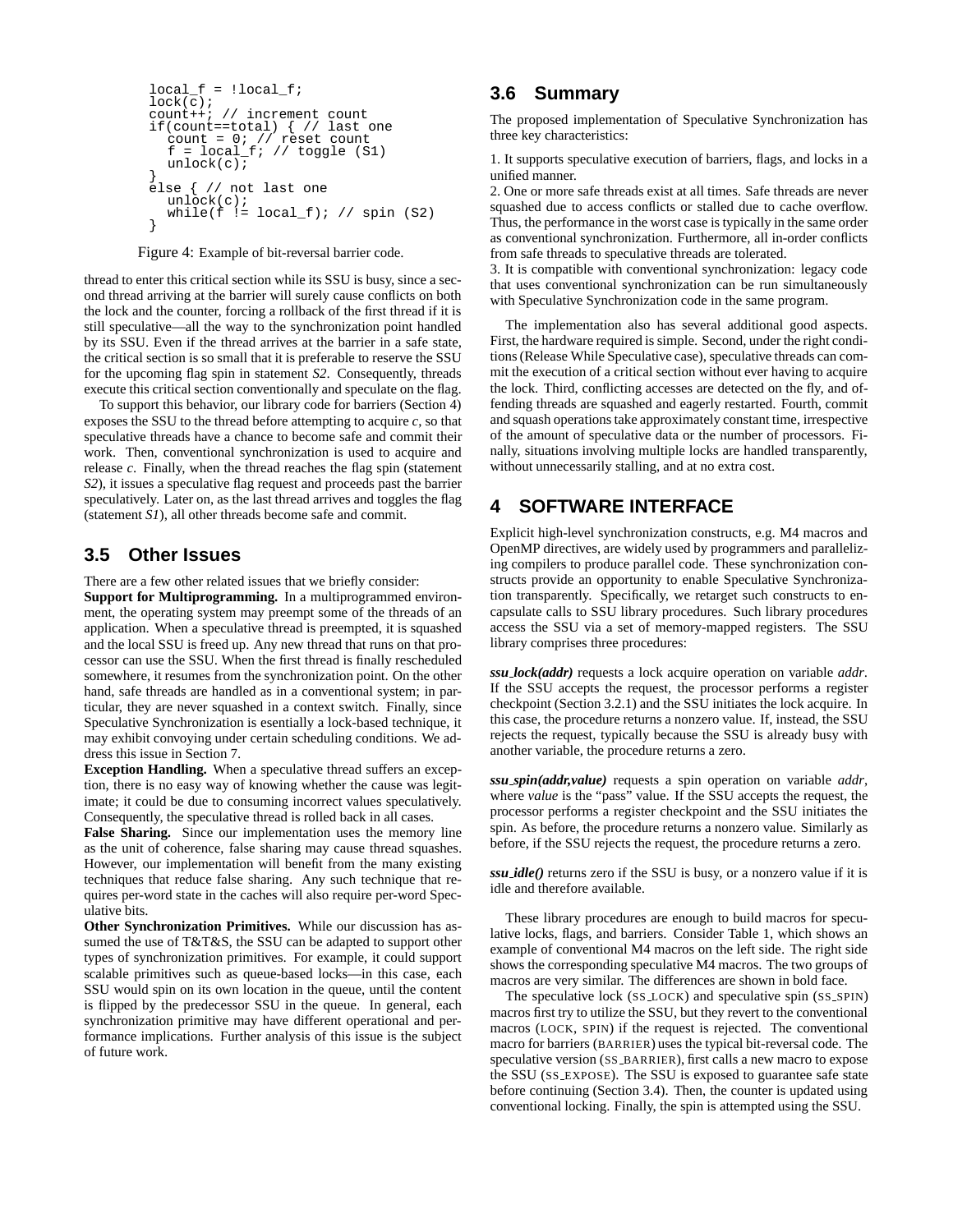| $\lfloor$ Conventional M4 Macros (Existing)                                                                                                                                                                                                    | Speculative M4 Macros (Proposed)                                                                                                                                                                                                                                               |
|------------------------------------------------------------------------------------------------------------------------------------------------------------------------------------------------------------------------------------------------|--------------------------------------------------------------------------------------------------------------------------------------------------------------------------------------------------------------------------------------------------------------------------------|
| $LOCK($ ' $\{$<br>lock(51); ?')                                                                                                                                                                                                                | SS LOCK('{<br>if (!su lock(51))<br>$LOCK(S1)$ $'$ )                                                                                                                                                                                                                            |
| UNLOCK ( '{<br>$\text{unlock}(\$1);\}'$                                                                                                                                                                                                        | SS UNLOCK $( \cdot )$<br>$UNLOCK(S1)$ $\}'$ )                                                                                                                                                                                                                                  |
| SPIN('<br>while( $$1 := $2$ ); $'$ )                                                                                                                                                                                                           | $SS\_SPIN('$<br>$if(!ssu_spin(\$1,\$2))$<br>$SPIN(51,52)$ ')                                                                                                                                                                                                                   |
|                                                                                                                                                                                                                                                | SS EXPOSE $(\cdot)$<br>while(!ssu_idle()); $\}$ ')                                                                                                                                                                                                                             |
| BARRIER('{<br>$$1.1f[PID] = $1.1f[PID];$<br>LOCK(S1, lock)<br>$$1.c++;$<br>if(\$1.c == NUMPROC) {<br>$$1.c = 0;$<br>$$1.f = $1.lf[PID];$<br>UNLOCK(\$1.lock)<br>$\}$ else $\{$<br>UNLOCK(\$1.lock)<br>SPIN(S1.f,S1.If[PID])<br>$\{\}^{\prime}$ | SS BARRIER $( \cdot )$<br>$$1.If[PID] = !$1.If[PID];$<br><b>SS EXPOSE</b><br>LOCK(S1, lock)<br>$$1.c++;$<br>if(\$1.c == NUMPROC) {<br>$$1.c = 0;$<br>$$1.f = $1.lf[PID];$<br>UNLOCK(\$1.lock)<br>$\}$ else $\{$<br>UNLOCK(\$1.lock)<br>$SS$ $SPIN(51.f,51.If[PID])$<br>$\}$ ') |

Table 1: Example M4 macros for conventional synchronization operations and their corresponding speculative ones. The barrier code uses the typical bit-reversal technique. The differences are shown in bold face.

The programmer can enable Speculative Synchronization by simply using these macros instead of the conventional ones. Likewise, parallelizing compilers can be trivially enhanced to generate code with Speculative Synchronization. Indeed, a compilation switch can be used to generate code with speculative macros (typically barriers) rather than with conventional ones.

In summary, Speculative Synchronization has a clean, lean software interface for both programmers and parallelizing compilers. Legacy codes can run because conventional synchronization is still fully functional. In fact, both types of synchronization can coexist at run time in a program.

# **5 EVALUATION ENVIRONMENT**

To evaluate Speculative Synchronization, we use simulations driven by several parallel applications. In this section, we describe the machine architecture modeled and the applications executed.

# **5.1 Architecture Modeled**

We use an execution-driven simulation framework [18] to model in detail a CC-NUMA multiprocessor with 16 or 64 nodes. The system uses the release memory consistency model and a cache coherence protocol along the lines of DASH [21]. Each node has one processor and a two-level hierarchy of write-back caches. The processor is a 4-issue out-of-order superscalar with register renaming, branch prediction, and nonblocking memory operations. The cache sizes are kept small to capture the behavior that real-size input data would exhibit on actual machines, as suggested in [34]; larger cache sizes would generally favor Speculative Synchronization because fewer overflow-induced stalls would occur. Shared data pages are placed round-robin in the memory modules, while private data pages are allocated locally. Table 2 lists the main parameters of the architecture. All traffic and resource contention are modeled in detail except for contention at the network routers, where a constant delay is assumed. We conservatively assess a 15-cycle penalty for a checkpoint of architectural registers.

| <b>Processor</b>                       | $1$ GHz                                  |  |
|----------------------------------------|------------------------------------------|--|
| <i>Issue</i>                           | 4-issue dynamic, 128-entry ROB           |  |
| ALU                                    | 3 integer, 2 floating point              |  |
| <i>LD/ST</i>                           | 2 units, 16 LD, 16 ST                    |  |
| <b>Branch Prediction</b>               | 2048-entry 2-bit saturating counter      |  |
| <b>Branch Penalty</b>                  | 7 cycles                                 |  |
| <b>Memory</b>                          | CC-NUMA, MESI protocol                   |  |
| L1 Cache                               | 1GHz, 16KB, 64B lines, 2-way             |  |
| L <sub>2</sub> Cache                   | 500MHz, 256(64)KB, 64B lines, 8-way      |  |
| <b>Memory Bus</b>                      | 250MHz, split transaction, 16B width     |  |
| Main Memory                            | 100MHz SDRAM, interleaved, 60ns row miss |  |
| Cache RT: L1, L2                       | $2ns$ , $12ns$                           |  |
| Mem. RT: Local, Neighbor   95ns, 175ns |                                          |  |
| <b>Network</b>                         | Hypercube, VCT routing                   |  |
| Router                                 | 250MHz, pipelined                        |  |
| Pin-to-Pin Latency                     | 16ns                                     |  |
| Endpoint (un)Marshaling                | 16ns                                     |  |
| Configuration                          | $16(64)$ processors                      |  |

Table 2: Architecture modeled in the simulations. In the table, RT stands for minimum round trip latency from the processor. The number of processors and the L2 cache size in parentheses correspond to the SPLASH-2 applications.

### **5.2 Applications Executed**

We use five parallel applications from three suites that have different characteristics. They are: one compiler-parallelized SPECfp95 application (APPLU); two Olden [3] codes annotated for parallelization (Bisort and MST); and two hand-parallelized SPLASH-2 [34] applications (Ocean and Barnes). These applications synchronize using locks and barriers. In particular, APPLU and Bisort are barrier-only codes, while all others use both locks and barriers. Table 3 summarizes the characteristics of these applications.

The parallel APPLU code was generated by Polaris, a state-ofthe-art parallelizing compiler [2]. The Olden codes are pointerbased applications that operate on graphs and trees. They are annotated so that the compiler or the programmer can easily parallelize them. We follow these annotations faithfully. The SPLASH-2 applications are fine-tuned, hand-parallelized codes. Barnes uses hashing to synchronize over a limited number of locks. In our experiments, we use two configurations of Barnes with a different number of hashed locks: one with 512 locks (Barnes-Coarse) and one with 2048 locks (Barnes-Fine). The code in the original suite is Barnes-Fine.

We execute the SPLASH-2 applications on 64 processors because these applications scale particularly well; the rest of the applications are executed on 16 processors because they are less scalable. Under conventional synchronization, the average efficiency of the parallel execution of these applications for the chosen numbers of processors is 49%. In all cases, we warm up the cache hierarchy before starting to collect execution statistics. Finally, we simulate all the applications to completion except for APPLU, where we reduce the number of iterations because they all exhibit a similar behavior.

# **6 EVALUATION**

In this section, we evaluate the applications under conventional synchronization and Speculative Synchronization (*Base* and *Spec*, respectively). We first assess the overall effectiveness of Speculative Synchronization, and then analyze the factors that contribute to it.

# **6.1 Overall Effectiveness**

Figure 5 shows the execution time of the applications on the *Base* and *Spec* systems. The bars are normalized to *Base* and broken down into five categories. *Useful* is the time spent in computation that is ultimately profitable. It includes processor busy time, as well as stall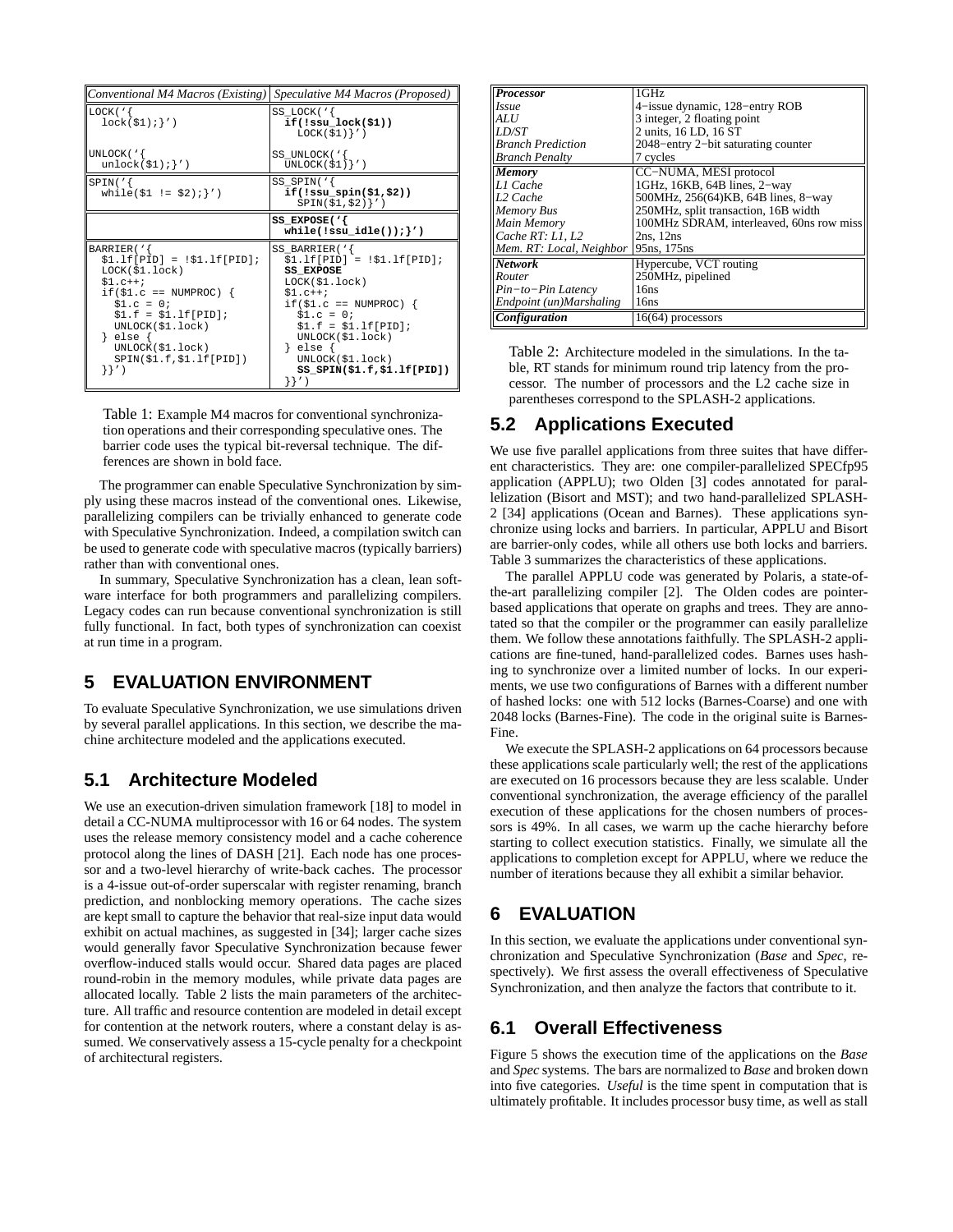| Application   | <i>Description</i>    | <i>Parallelization</i> | Data Size     |    | Processors Barriers/Locks |
|---------------|-----------------------|------------------------|---------------|----|---------------------------|
| <b>APPLU</b>  | LU factorization      | Compiler               | Reference     | 16 | Yes/No                    |
| <b>Bisort</b> | Bitonic sort          | Annotations            | 16K nodes     | 16 | Yes/No                    |
| <b>MST</b>    | Minimum spanning tree | Annotations            | 512 nodes     | 16 | Yes/Yes                   |
| Ocean         | Ocean simulation      | Hand                   | 258x258       | 64 | Yes/Yes                   |
| Barnes-Fine   | N-body problem        | Hand                   | 16K particles | 64 | Yes/Yes(2048)             |
| Barnes-Coarse |                       |                        |               |    | Yes/Yes(512)              |

Table 3: Applications used in the experiments.



Figure 5: Execution time of the applications under conventional (*Base*) and speculative (*Spec*) synchronization. Bars are normalized to *Base*. Ocean and Barnes run with 64 processors, while the other applications run with 16 processors. Barnes-Coarse also shows in brackets the execution times normalized to Barnes-Fine's *Base*.

due to memory and pipeline hazards. It is subdivided into *Useful Safe* and *Useful Speculative*, depending on whether execution was safe or speculative, respectively. Of course, *Useful Speculative* only appears in *Spec*. *Sync* is the time spent spinning at synchronization points. *Squashed* is the time wasted by speculative threads on execution that gets ultimately squashed. Finally, *Overhead* is the time taken to handle squash operations, including draining the processor pipeline and load/store buffers, and restoring the processor's checkpointed register state.

Under *Base*, applications spend on average 19.4% of their time spinning at synchronization points. Naturally, the impact of Speculative Synchronization is largely bounded by this figure. In practice, Speculative Synchronization reduces the original synchronization time by an average of 34%, if we combine the residual synchronization time (*Sync*), the squashed execution time (*Squashed*), and the squash overhead (*Overhead*) of *Spec*. As a result, the average execution time of the applications in Figure 5 decreases by 7.4%. Across applications, the reduction in execution time ranges from a small value in Barnes-Fine to a significant 15% in MST.

The fraction of the code executed speculatively is the sum of *Useful Speculative* plus *Squashed*. The combined size of these two categories is necessarily small in applications with little synchronization, such as APPLU. On the other hand, frequent synchronization provides an opportunity to speculate more; this is the case for MST and, to a lesser extent, Ocean, where *Useful Speculative* plus *Squashed* account for about 50% and 22% of the total *Spec* time, respectively. On average for all applications, about half of this time proves to be useful (*Useful Speculative*).

Ideally, the total useful time in an application should remain constant as we go from *Base* (*Useful Safe* only) to *Spec* (*Useful Safe* plus *Useful Speculative*). In practice, however, we see that the total useful time changes slightly. The reason is constructive or destructive memory effects by speculative computation. On the one hand, speculative execution that gets ultimately squashed can have the positive effect of prefetching useful clean data into the caches. This is the effect observed in APPLU and Bisort. On the other hand, squashes involve invalidating cache lines modified speculatively. The result may be the negative effect of destroying locality that was originally present in the caches. This is the effect observed in MST. In general, it is hard to predict whether the effect will be constructive or destructive.

Focusing on the non-useful execution, we see that it is largely composed of residual synchronization and squashed execution time; the overhead of the squash mechanism (*Overhead*) accounts for little. Residual sychronization is due to a *speculative* thread bumping into a barrier (case of exposed SSU in Section 3.4), or into a lock that is busy (case of multiple locks, Section 3.3). Both residual synchronization and squashed execution time represent areas for further improvement of Speculative Synchronization. Residual synchronization is relatively large in both Barnes-Fine and Barnes-Coarse; squashed execution time is sizable in Ocean and MST. These two categories are discussed in Section 6.2 in detail.

Finally, the numbers in brackets on top of the Barnes-Coarse bars show the execution time of this application normalized to Barnes-Fine's *Base*. We can see that Barnes-Coarse *Base* takes 10% longer to execute than Barnes-Fine *Base*. This is largely due to the coarser synchronization. However, if we apply Speculative Synchronization (Barnes-Coarse *Spec*), its execution time comes down to only 2% longer than Barnes-Fine *Base*. This shows that Speculative Synchronization can indeed compensate for conservative synchronization.

# **6.2 Contributing Factors**

We now focus on the time lost to synchronization and related overheads. We compare the synchronization time in *Base* with the time lost to residual synchronization, squashed computation, and squash overhead in *Spec*. The results are shown in Figure 6. We break down synchronization time into barrier (*Barrier Sync*) and lock (*Lock Sync*) time—there are no speculative flags *per se* in these codes. We break down the time lost to squashed computation into three categories, depending on the reason for the squash: *True Data*, *False*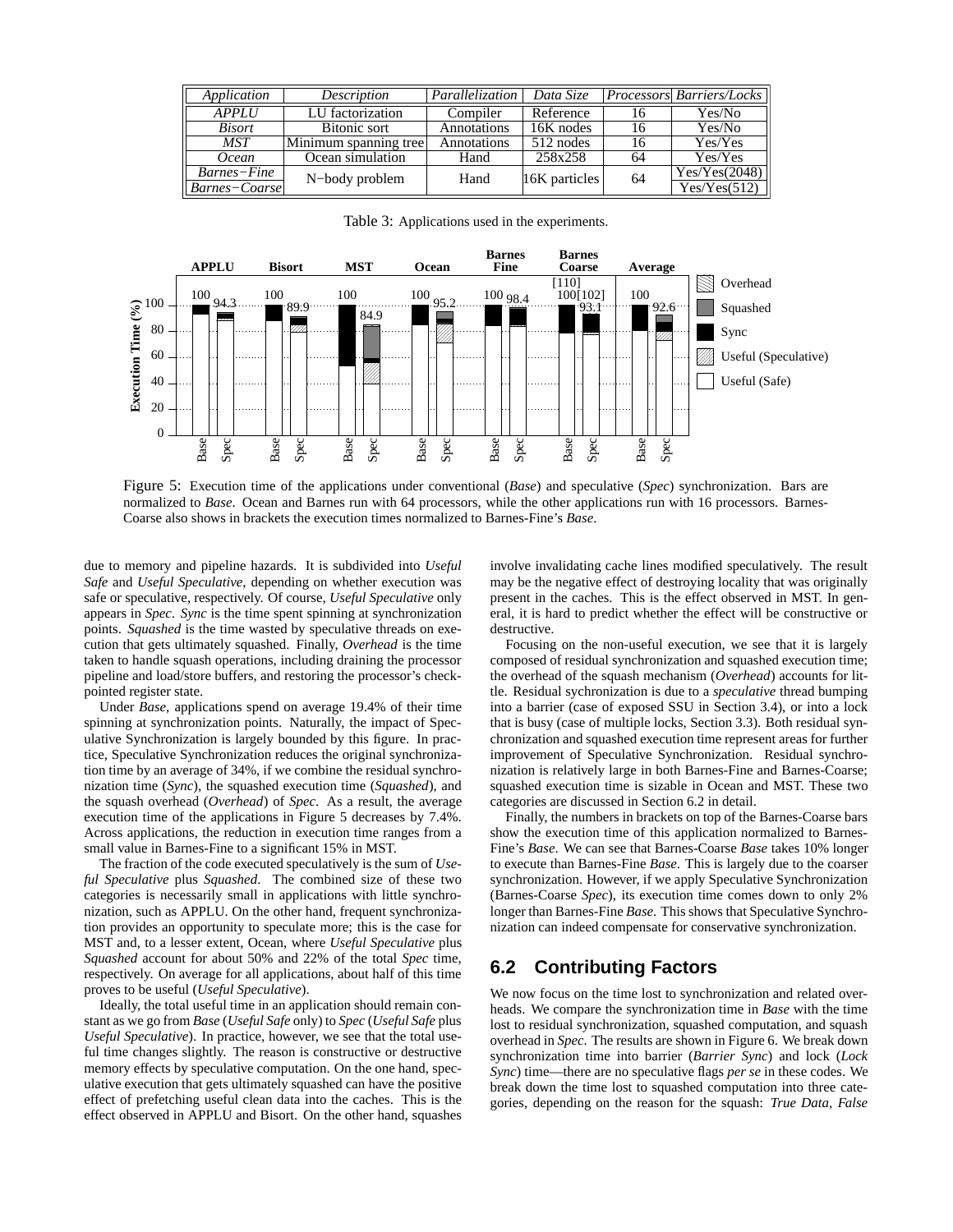

Figure 6: Factors contributing to synchronization time and related overheads for the *Base* and *Spec* systems. The results are normalized to *Base*. Ocean and Barnes run with 64 processors, while the other applications run with 16 processors. The percentages at the top of the bars reflect the fraction of synchronization in *Base*.

*Data*, and *2nd Lock*. *True Data* and *False Data* are computation squashed due to conflicts induced by same-word accesses and false data sharing, respectively. Recall that the Speculative bits are kept on a per-line basis and, therefore, false sharing causes conflicts. *2nd Lock* is computation squashed due to a speculative thread conflicting in a second synchronization variable. Such a variable is necessarily a lock, since the SSU is exposed on barriers (Section 3.4).

Figure 6 shows that, in general, the synchronization time of these applications in *Base* is dominated by barriers—in fact, APPLU and Bisort synchronize exclusively through barriers. Nevertheless, MST and Barnes-Coarse exhibit significant lock activity. This makes it important to attack synchronization due to both locks and barriers.

As shown in Figure 6, Speculative Synchronization significantly reduces the contribution of both lock and barriers. Still, the *Spec* bars show some residual synchronization time. This is caused by speculative threads stalling at a second synchronization point. The large majority of this residual synchronization time is spent in barriers, which can never be crossed by threads that are already speculative (exposed SSU). In Bisort, for example, residual barrier time appears at the top part of a tree. As processors move toward the root, the number of processors with work to do decreases. Idle processors start synchronizing at every level, with nothing to do but to wait for others. As they cross one barrier speculatively, they immediately bump into the next one, where they stall. In Barnes, speculative threads also stall at barriers. However, contention on the locks is significantly reduced. Often times, by the time a lock is released by its owner, several speculative threads have already completed their critical sections concurrently (Release While Speculative, Section 3.2.3). At that point, they all commit without competing for the lock. This reduces *Lock Sync* time (Figure 6).

Focusing on the squash time, we see that only Ocean and MST exhibit a relatively large fraction of squashed work. In Ocean, the main source of squashes is false sharing (*False Data*). In MST, the main contributors to the squash time are same-word access conflicts (*True Data*) and access conflicts on second-lock variables (*2nd Lock*), in that order. It is important to devise techniques to minimize all these sources of squashes. We address this issue next.

### **6.3 Eliminating Remaining Overheads**

The main four overheads that remain in the *Spec* bars of Figure 6 can be attacked with changes to the SSU and the system. We examine each case in turn.

**False Sharing.** In general, techniques that reduce false sharing in shared memory multiprocessors also benefit Speculative Synchronization. Some of these techniques would require keeping per-word Speculative bits. We have to be careful, however, not to hurt performance in other ways. For example, while data padding in Ocean may reduce false sharing, it may also give up spatial locality present in the application.

**True Sharing.** A more sophisticated Speculative Synchronization protocol can reduce the cases where same-word conflicts cause squashes. For example, out-of-order WAR and WAW conflicts need not cause squashes if the system supports multiple versions of a variable across processors. Many systems for TLS incorporate forms of multiple version support. The cost is more hardware support and a more complicated protocol.

2nd-Lock Squash. To avoid second-lock squashes, we can expose the SSU before each lock as in barriers, so that a speculative thread waits to become safe. Then, it can use its SSU to enter the second lock speculatively. This avoids second-lock squashes at the expense of disallowing a processor to speculate simultaneously in multiple critical sections. For our particular applications, this approach causes most of the *2nd Lock* time to to simply mutate into residual synchronization. In fact, the overall execution time is slightly higher. **Residual Synchronization.** To minimize residual synchronization, we can design a more sophisticated SSU that handles multiple speculative epochs with multiple sets of Speculative bits. Incidentally, this support can also solve the problem of *2nd Lock*. This multiepoch support, which complicates the SSU in a nontrivial way, resembles that of TLS.

Interestingly, by adding all these enhancements to Speculative Synchronization, namely support for multiple epochs, multiple data versions, and per-word speculative state, we would obtain a system that comes close to current proposals for TLS. Understanding the full interaction between Speculative Synchronization and TLS is the subject of our current research.

# **7 ADAPTIVE SPECULATIVE SYNCHRONIZATION**

There are a few proposals for hardware lock-free optimistic synchronization in critical sections. These schemes have some good features that complement those of Speculative Synchronization. In this section, we describe two such schemes that have similar hardware simplicity as ours; Section 8 describes other related work. Then, we outline an adaptive scheme that extends Speculative Synchronization to capture the positive aspects of lock-free synchronization, while preserving all the advantages of our original solution. We call the scheme *Adaptive Speculative Synchronization*.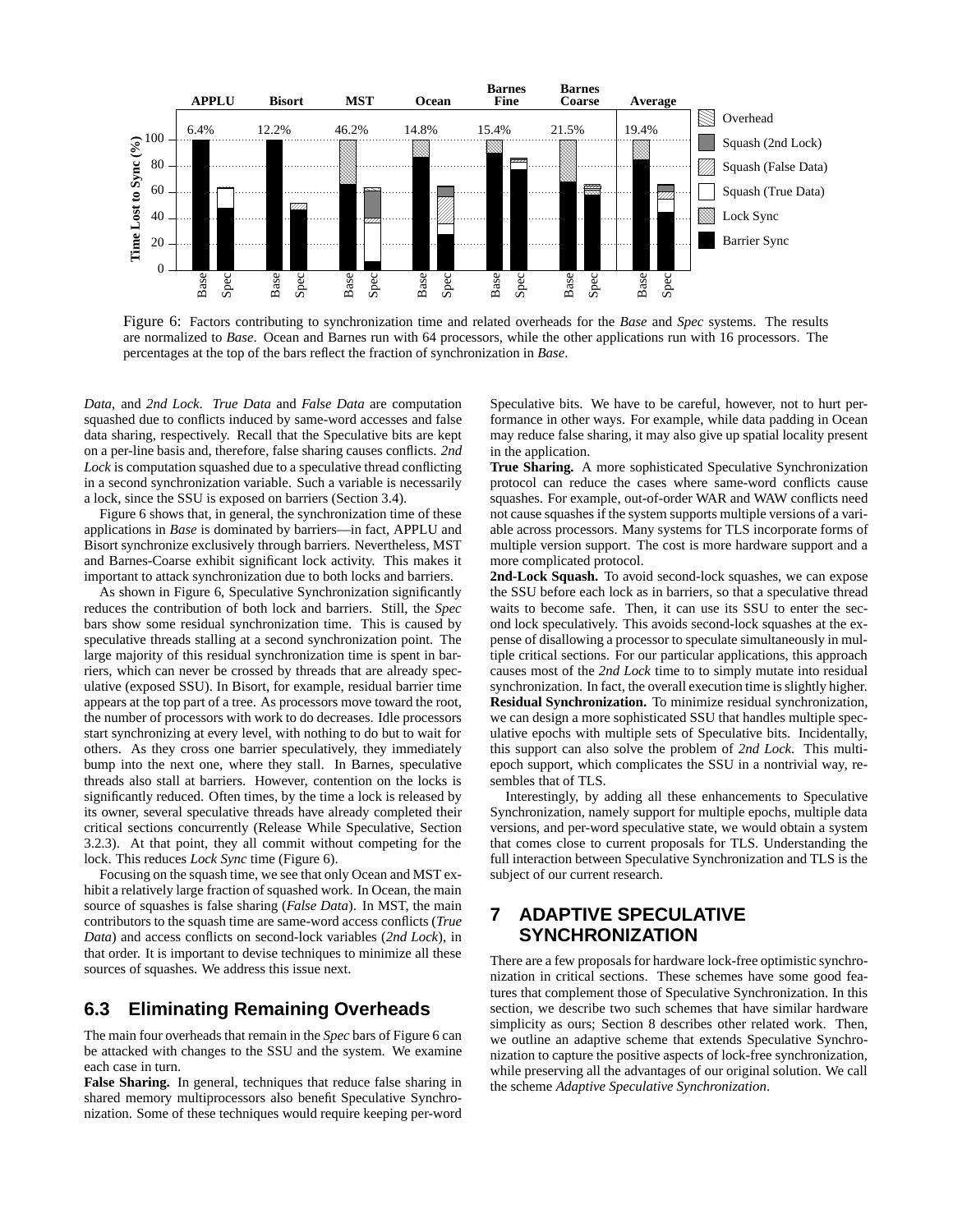|                                               |                   |                                     | Speculative Synchronization                                                           |                                                                          |  |
|-----------------------------------------------|-------------------|-------------------------------------|---------------------------------------------------------------------------------------|--------------------------------------------------------------------------|--|
| Characteristic                                | TМ                | <b>SLE</b>                          | Basic                                                                                 | Adaptive                                                                 |  |
| Applicability                                 | Critical sections | Locks                               | Locks, flags, barriers                                                                |                                                                          |  |
| Commit without lock acquire                   | Yes               | Yes (if successful)                 |                                                                                       | Release While Speculative (RWS) Yes (if no conflicts/overflow or if RWS) |  |
| Convoying                                     | No                | No (if successful)                  | Possible                                                                              | No (if no conflicts/overflow)                                            |  |
| Safe thread                                   | Nο                |                                     | Yes.                                                                                  | As needed                                                                |  |
| Action on overflow                            | Not handled       | Grab lock,<br>squash all contenders | Safe thread: not affected<br>Speculative thread: compete until acquire; then continue |                                                                          |  |
| Action on conflict inside<br>critical section | Squash            | Squash receiver                     | Receiver is safe: continue<br>Receiver is speculative: squash receiver                |                                                                          |  |
| Squashes in critical path                     |                   | Possible                            | No                                                                                    |                                                                          |  |
| Programming effort                            | Yes.              | N <sub>0</sub>                      | No                                                                                    |                                                                          |  |
| $On$ -the-fly rollback                        | No                | Yes                                 | Yes                                                                                   |                                                                          |  |

Table 4: Comparing the speculative mechanisms of TM and SLE to Speculative Synchronization. *Receiver* denotes a thread that receives a coherence message due to an access conflict inside the critical section.

# **7.1 Lock-Free Optimistic Synchronization**

### **7.1.1 Transactional Memory**

Herlihy and Moss's Transactional Memory (TM for short) [16] proposes lock-free optimistic synchronization in critical sections via special transactional instructions and support in the cache hierarchy to hold speculative data. In general, TM requires that the code be written in a lock-free manner [15]. All threads execute critical sections speculatively, and the coherence protocol helps detect conflicts. The code can check whether conflicts have been flagged for a thread. If so, the thread discards all changes and jumps back to the beginning of the critical section. If at the time a thread completes the critical secion no conflicts have been flagged, the thread can commit.

#### **7.1.2 Speculative Lock Elision**

Concurrently to our work [25], Rajwar and Goodman propose Speculative Lock Elision (SLE) [27]. SLE dynamically converts lockbased into lock-free codes, by removing acquire and release operations in the instruction stream from the processor pipeline. As in TM, all threads execute critical sections speculatively. SLE also leverages the coherence protocol to detect conflicts. Compared to TM, SLE presents some important advantages: SLE requires no programming effort, since codes are lock-based and the elision mechanism is transparent; SLE can fall back to conventional synchronization if needed (see discussion below); lastly, SLE features on-the-fly thread rollback and restart (as in Speculative Synchronization).

#### **7.1.3 Discussion**

We limit our discussion to speculation in critical sections, since neither TM nor SLE supports speculation on barriers or flags. As lockfree proposals, TM and SLE allow, under the right conditions, to execute critical sections without the need to secure a lock. In Speculative Synchronization, this behavior is possible after a Release While Speculative operation (Section 3.2.3). Still, Speculative Synchronization requires one thread to grab and own the lock in every active critical section. As a result, speculative threads must wait for the lock to be freed by the owner before they can commit. This makes Speculative Synchronization subject to convoying. In conventional locks, convoying occurs when a lock owner is preempted by the scheduler, and other threads are left spinning for the lock. In Speculative Synchronization, preempting a lock owner prevents speculative threads from committing. A number of techniques have been proposed to avoid preempting a lock owner [6, 17, 24]. Nevertheless, in general, convoying is a concern.

On the other hand, TM and SLE share a shortcoming—in the presence of conflicts, their speculative mechanisms do not embed a forward progress guarantee. Indeed, since *all* threads execute the critical section speculatively, *any* such thread that receives a coherence message due to an access conflict inside the critical section is squashed. As a result, repetitive conflicts may cause threads to livelock unless special action is taken. Specifically, TM relies on software-level adaptive backoff to increase the probability of eventual success. In SLE, after a certain number of failed retries, one of the speculative threads abandons lock-free mode and explicitly acquires the lock. Unfortunately, SLE and lock-based synchronization are mutually exclusive; therefore, once a thread explicitly grabs the lock, all other threads in that critical section get squashed and start spinning on the (now busy) lock.

Another problem occurs if speculative threads overflow their speculative buffers. In SLE, a speculative thread that is about to overflow its speculative buffer can abandon lock-free mode and explicitly acquire the lock. As before, all other threads in that critical section get squashed and start spinning on the (now busy) lock. TM does not provide a solution for the problem of overflow.

Meanwhile, in the presence of conflicts or overflow, the existence of a lock owner at all times gives Speculative Synchronization two advantages. First, the lock owner can receive coherence messages due to access conflicts inside the critical section without getting squashed; in the meantime, speculative threads can all execute inside the critical section without being concerned about forward progress, which is guaranteed by the lock owner. The second advantage is that any number of speculative threads that are about to overflow their caches can stall, compete for the lock (which is held by the owner) and, upon acquiring it, continue; no squashing of any thread is involved.

The first four columns of Table 4 summarize this discussion. In the table, *Receiver* denotes a thread that receives a coherence message due to an access conflict inside the critical section.

# **7.2 Proposed Adaptive Extension**

We now extend the SSU to also implement lock-free synchronization in critical sections, and thus show that an adaptive protocol that combines the best of both worlds is possible. The basic idea behind Adaptive Speculative Synchronization is to operate in a lock-free manner, but fall back to Speculative Synchronization by producing a lock owner if forward progress is compromised. Speculation is never disabled. Barriers and flags are still handled speculatively as in our base mechanism.

Upon a speculative lock request, the SSU reads in the lock variable, but it does not try to secure ownership. Therefore, all threads that access the critical section do so speculatively. This is similar to SLE, except that a thread can venture into the critical section speculatively *regardless of whether the lock is busy or free*. As the speculative thread completes execution of the critical section, the SSU tests the value of the lock. If free, the thread commits, lock-free style. If not, the SSU falls into Release While Speculative mode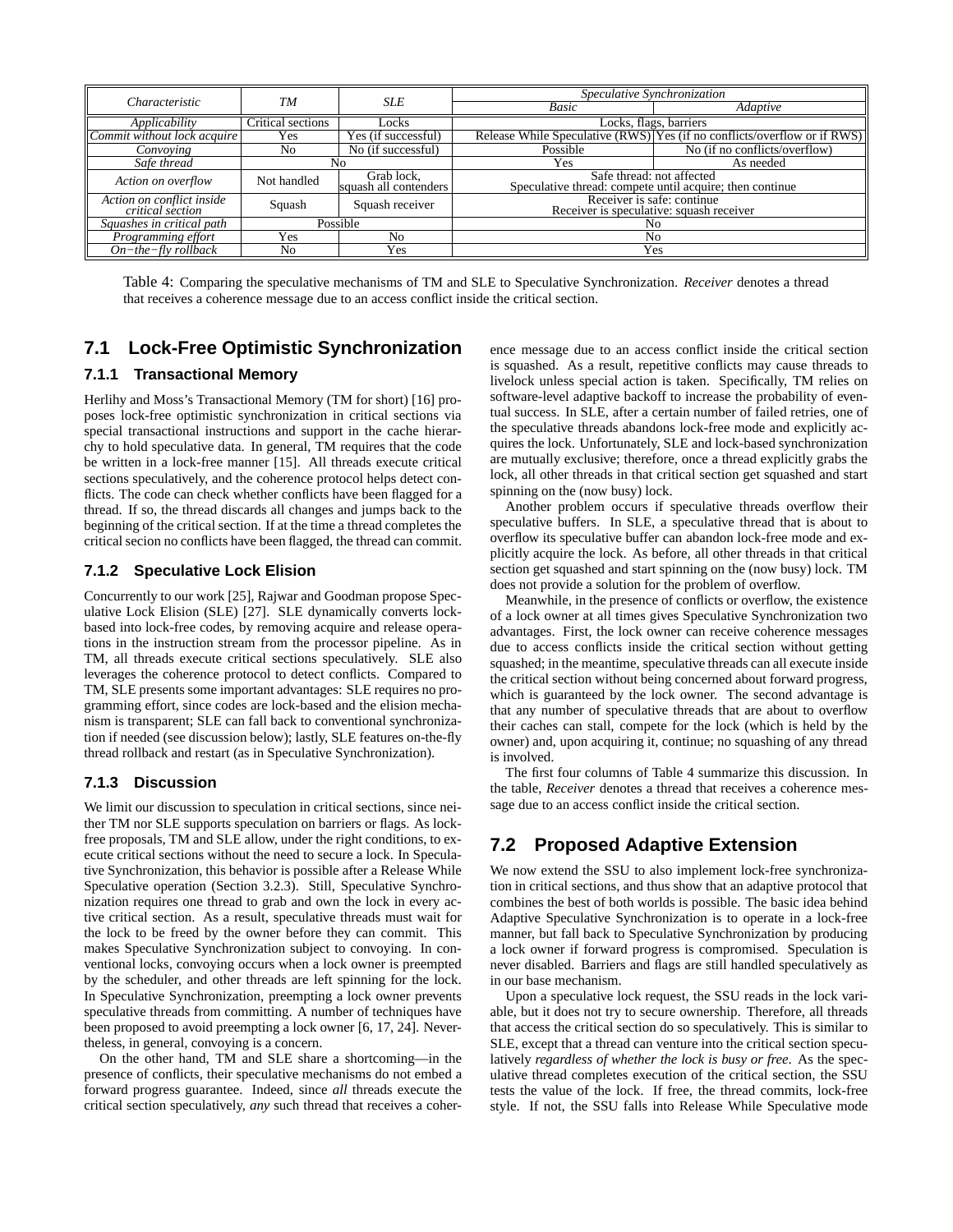(Section 3.2.3), and commits only when the lock is freed by the owner. At no time is an acquire operation attempted on the lock variable.

If a speculative thread detects a conflict during the execution, or if the speculative thread is about to overflow its cache, its SSU proceeds to compete for the lock. There are two possible outcomes to this situation. If the SSU secures ownership, the thread becomes safe, guaranteeing forward progress. If, instead, another thread owns the lock, forward progress is guaranteed by that other thread; in this case, the speculative thread rolls back (case of conflict, Section 3.2.4) or stalls while its SSU keeps competing for lock ownership (case of cache overflow, Section 3.2.5).

Therefore, in the absence of conflicts or cache overflow, the SSU implements lock-free Speculative Synchronization in critical sections. If conflicts or cache overflow do occur, SSUs smoothly fall back to the original lock-based Speculative Synchronization. Notice that, even when the lock is grabbed by a thread, the other threads (which are speculative) are allowed to continue. Overall, the SSU operates in lock-free mode except as needed, while preserving the advantages of Speculative Synchronization. The last column of Table 4 summarizes Adaptive Speculative Synchronization.

# **8 RELATED WORK**

Optimistic Concurrency Control (OCC) [20] sets the foundation for optimistic synchronization, based on the notion of "apologizing versus asking permission" [14]. Transactions execute without synchronizing, after which they undergo a validation phase, and then commit (if atomicity is preserved), or abort and restart.

Herlihy uses optimistic synchronization to construct lock-free and wait-free data objects [15]. While the technique may work well for small, simple structures, it is unclear how to deal efficiently with larger, complex objects with high copy overhead. Rinard uses finegrain optimistic synchronization in compiler-driven parallelization [29]. Still, conventional synchronization is necessary under multiple, interdependent updates to different objects. In general, optimistic synchronization requires nontrivial programming effort.

Several hardware proposals exist for lock-free optimistic synchronization. Two important proposals that relate closely to ours are Herlihy and Moss's Transactional Memory [16] and Rajwar and Goodman's Speculative Lock Elision (SLE) [27]. We address these extensively in Section 7.

Stone et al. [32] propose a hardware optimistic synchronization mechanism called Oklahoma Update. Speculative state is limited to specialized reservation registers within the processor. Requests for exclusive access to speculative data are deferred to the commit phase, called Oklahoma Update, making such an operation potentially slow and traffic-intensive. True conflicts at this phase are resolved by buffering external requests (e.g. invalidations), and selectively delaying responses. Progress is guaranteed only if enough such buffering is provided. Conflicts due to false sharing need a backoff mechanism to guarantee forward progress. None of these problems affects our proposal.

Building on SLE [27], Rajwar and Goodman recently propose Transactional Lock Removal [28], to preserve lock-free behavior even in the presence of conflicts. They use timestamps to dynamically order threads, buffering external requests and selectively delaying responses on the fly based on this order. Special messages are used to avoid deadlocks. Enough buffering resources must be provided to handle conflicts. Cache overflows are handled by disabling the mechanism and falling back to conventional lock-based synchronization.

Sato et al. [30] address speculation across barriers. They discuss how to modify caches and the coherence protocol to support speculation. However, they do not propose any concrete implementation of the speculative barrier itself. Their evaluation assumes a conservative consistency model, in-order processors, and a constant-delay model of processor and memory operations.

Gupta's Fuzzy Barrier [11] attacks barrier imbalance by decoupling barriers into two phases, moving between them nonconflicting code originally after the barrier. This approach requires dependence information at compile time.

Gharachorloo et al. [8] propose allowing loads to execute speculatively ahead of incomplete stores that precede them in program order. They do not allow reordering of store operations, utilizing hardware exclusive prefetches instead. Speculation is limited by the maximum number of uncommitted instructions, and by the processor's buffering capacity. The behavior of the branch predictor in an acquire loop may adversely affect the effectiveness of the scheme.

Pai et al. [26] first propose a synchronization buffer to offload an acquire loop, to improve the behavior of the branch predictor in [8]. They also propose Fuzzy and Speculative Acquires to achieve finegrain synchronization, which require compiler support to identify the (non)conflicting accesses in critical sections.

Gniady et al. [9] propose SC++, an aggressive implementation of SC that allows reordering of load and store operations by maintaining an in-order history queue of the speculatively retired instructions. Consistency violations trigger a recovery procedure that uses the history queue to reconstruct the state at the instruction at fault. The cost of this recovery grows with the amount of speculative work, and may result in slowdowns. SC++ is shown to match the performance of RC for "well-behaved applications."

Rather than attacking reordering in general, we choose to specialize on speculative execution of widely used synchronization primitives, namely barriers, locks, and flags. This allows our hardware to remain simple, yet effective. Our checkpoint/recovery mechanism, combined with the cache support, allows us to retire a large number of speculative instructions, and quickly roll back in the event of a misprediction—independently of the amount of speculative work. Furthermore, under the right conditions, speculative threads can commit a critical section without ever acquiring the associated lock.

Gharachorloo and Gibbons [7] propose hardware that leverages the coherence protocol to detect violations of sequential consistency. Adve and Hill [1] use explicit synchronization to order contending threads in a critical section, but leverage the coherence protocol to achieve fine-grain synchronization of memory accesses. They employ reserve buffers to selectively defer coherence messages on conflicting addresses.

# **9 CONCLUSIONS**

We have presented *Speculative Synchronization*, which applies the philosophy behind Thread-Level Speculation to explicitly parallel applications. Threads speculatively execute past active barriers, busy locks, and unset flags instead of waiting. The hardware checks for conflicting accesses and, if a violation is detected, the offending speculative thread is rolled back to the synchronization point and restarted on the fly. In any speculative barrier, lock, or flag, the existence of one or more safe threads at all times guarantees forward progress, even in the presence of conflicts or speculative buffer overflow. All in-order conflicts from safe to speculative threads are tolerated without causing squashes. Speculative Synchronization requires simple register checkpointing and cache hardware, can be made transparent to programmers and parallelizing compilers, and can coexist with conventional synchronization at run time.

For critical sections, we have extended our scheme into Adaptive Speculative Synchronization, which captures the positive aspects of lock-free synchronization. Threads operate in a lock-free manner, but the system falls back to Speculative Synchronization by producing a lock owner if forward progress is compromised.